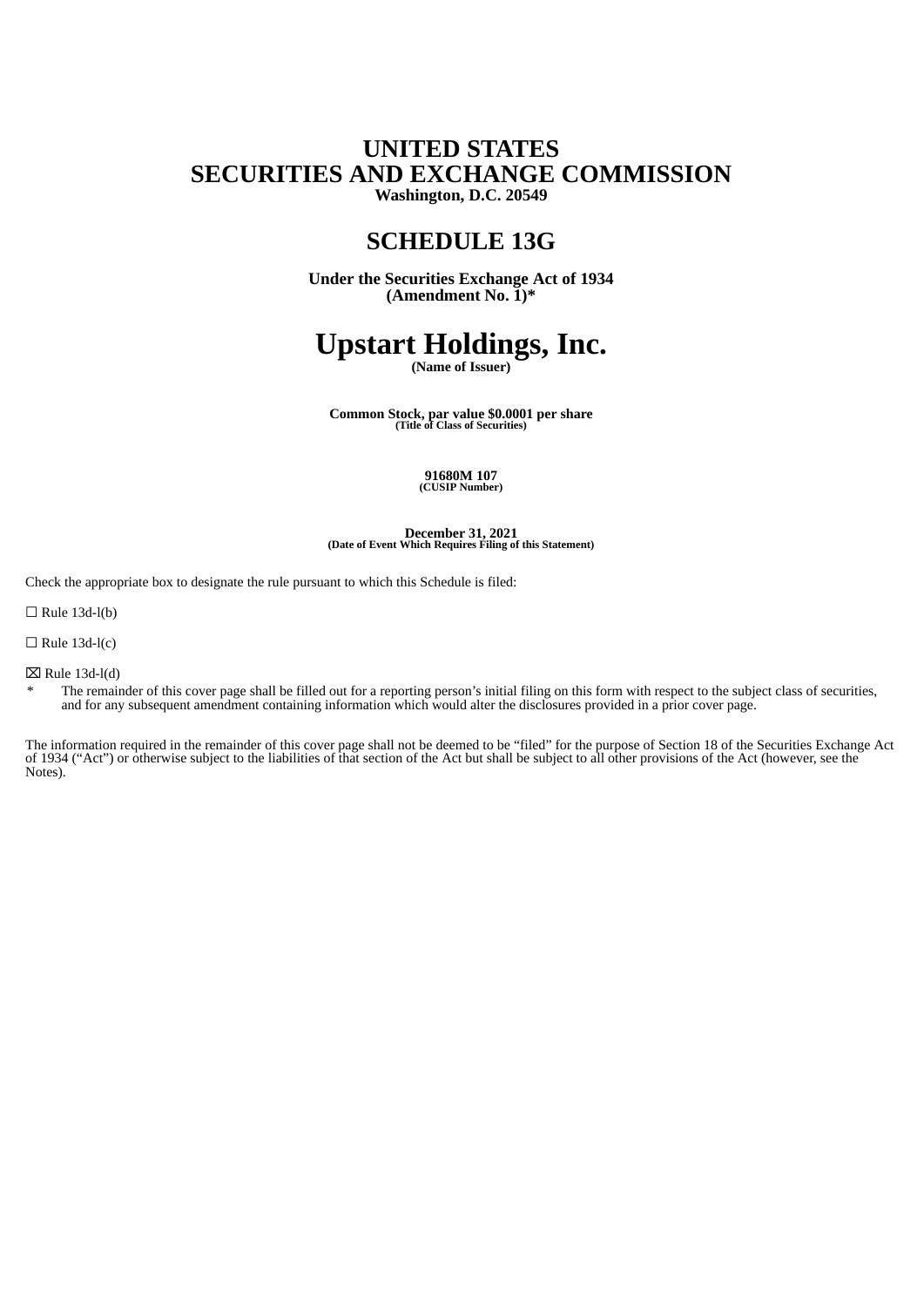### CUSIP No. 91680M 107

| 1.                                                                                             | Names of Reporting Persons.<br>Dave Girouard                                                                |    |                                                                     |  |  |  |
|------------------------------------------------------------------------------------------------|-------------------------------------------------------------------------------------------------------------|----|---------------------------------------------------------------------|--|--|--|
| 2.                                                                                             | Check the Appropriate Box if a Member of a Group (See Instructions)<br>$(a) \Box (b) \Box$                  |    |                                                                     |  |  |  |
| 3.                                                                                             | <b>SEC Use Only</b>                                                                                         |    |                                                                     |  |  |  |
| 4.                                                                                             | Citizenship or Place of Organization<br>United States of America                                            |    |                                                                     |  |  |  |
| Number of<br><b>Shares</b><br>Beneficially<br>Owned by<br>Each<br>Reporting<br>Person<br>With: |                                                                                                             | 5. | Sole Voting Power<br>2,620,662 (See Item $4(a)$ below)              |  |  |  |
|                                                                                                |                                                                                                             | 6. | <b>Shared Voting Power</b><br>10,126,297 (See Item 4(a) below)      |  |  |  |
|                                                                                                |                                                                                                             | 7. | Sole Dispositive Power<br>2,620,662 (See Item 4(a) below)           |  |  |  |
|                                                                                                |                                                                                                             | 8. | <b>Shared Dispositive Power</b><br>10,126,297 (See Item 4(a) below) |  |  |  |
| 9.                                                                                             | Aggregate Amount Beneficially Owned by Each Reporting Person<br>$12,746,959$ shares (See Item $4(a)$ below) |    |                                                                     |  |  |  |
| 10.                                                                                            | Check if the Aggregate Amount in Row (9) Excludes Certain Shares (See Instructions)<br>$\perp$              |    |                                                                     |  |  |  |
| 11.                                                                                            | Percent of Class Represented by Amount in Row (9)<br>15.3% (See Item $4(\bar{b})$ below)                    |    |                                                                     |  |  |  |
| 12.                                                                                            | Type of Reporting Person (See Instructions)<br>ΙN                                                           |    |                                                                     |  |  |  |

#### **Item 1.**

(a) Name of Issuer:

Upstart Holdings, Inc.

(b) Address of Issuer's Principal Executive Offices:

2950 S. Delaware St., Suite 300 San Mateo, CA 94403

#### **Item 2.**

(a) Name of Person Filing:

Dave Girouard

(b) Address of Principal Business Office or, if none, Residence:

2950 S. Delaware St., Suite 300 San Mateo, CA 94403

(c) Citizenship:

United States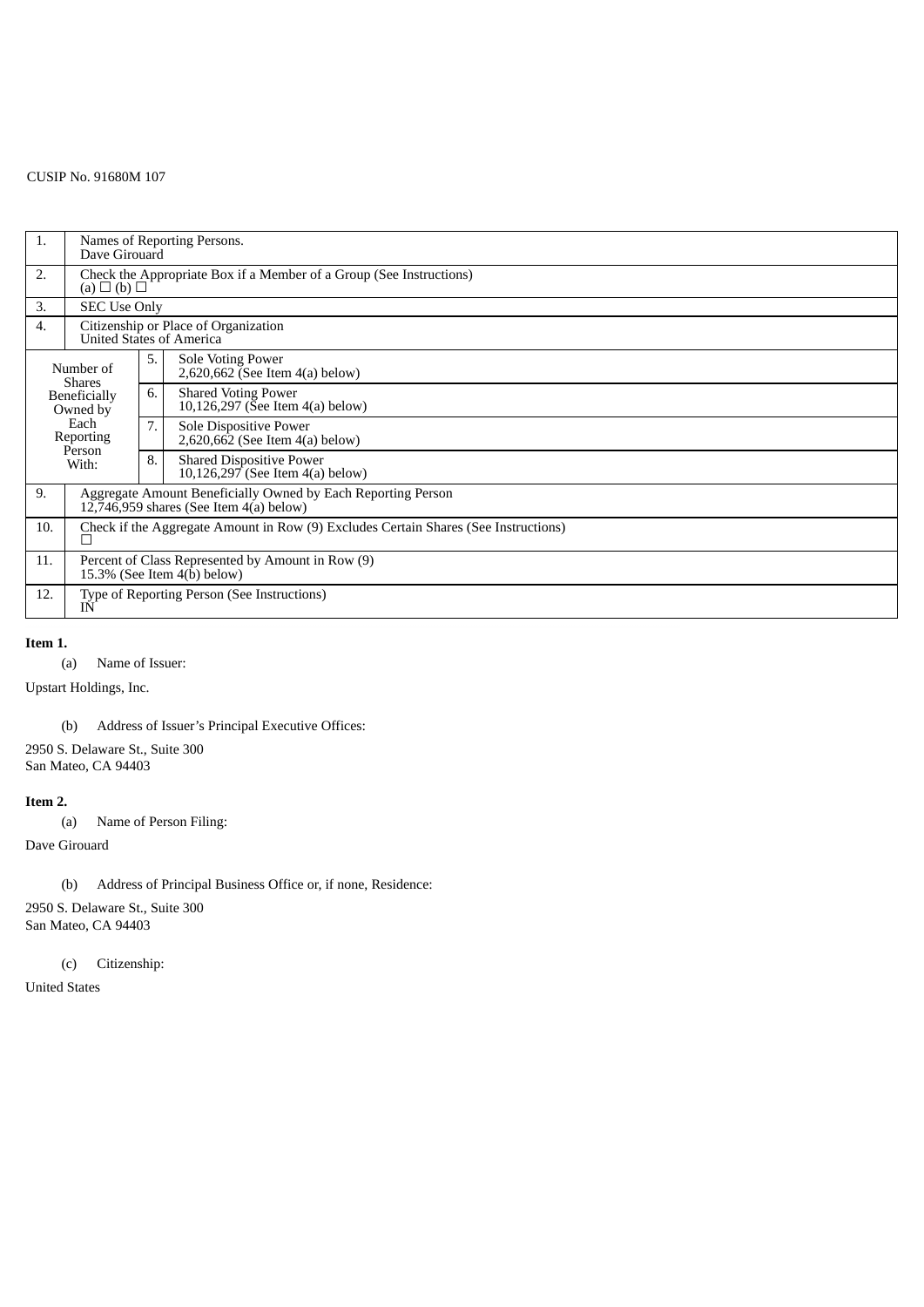#### (d) Title of Class of Securities:

#### Common Stock, par value \$0.0001 per share

(e) CUSIP Number:

#### 91680M 107

Item 3. If this statement is filed pursuant to §§ 240.13d-1(b), or 240.13d-2(b) or 240.13d-2(c), check whether the person filing is a: Not applicable.

#### **Item 4. Ownership.**

(a) Amount beneficially owned:

#### 12,746,959 shares of Common Stock

As of December 31, 2021, (i) 8,991,635 shares of Common Stock were held of record by the 2008 G&T Girouard Revocable Trust, for which Mr. Girouard serves as co-trustee, (ii) 1,015,346 shares of Common Stock were held of record by Mr. Girouard as trustee of the GIROUARD 2020 GRAT, dated October 19, 2020, (iii) 567,331 shares of Common Stock were held of record by Mr. Girouard's sister-in-law, Tristen Baird Willard, as trustee of the JRG 2020 Exempt Gift Trust, (iv) 567,331 shares were held of record by Mr. Girouard's sister-in-law, Tristen Baird Willard, as trustee of the TMG 2020 Exempt Gift Trust, and (v) options to purchase an aggregate of 1,605,316 shares of Common Stock held by Mr. Girouard were exercisable within 60 days of December 31, 2021.

(b) Percent of class:

15.3%

The ownership percentage above is calculated based upon 81,957,413 shares of the Issuer's Common Stock outstanding as of November 4, 2021, as reported in the Issuer's Form 10-Q filing with the Securities and Exchange Commission on November 12, 2021.

(c) Number of shares as to which the person has:

|                         | <b>Number of Shares of Common Stock</b> |            |           |            |
|-------------------------|-----------------------------------------|------------|-----------|------------|
| <b>Reporting Person</b> | (i)                                     | (ii)       | (iii)     | (iv)       |
| Dave Girouard           | 2,620,662                               | 10,126,297 | 2,620,662 | 10,126,297 |

(i) Sole power to vote or to direct the vote

- (ii) Shared power to vote or to direct the vote
- (iii) Sole power to dispose or to direct the disposition of
- (iv) Shared power to dispose or to direct the disposition of

**Item 5. Ownership of Five Percent or Less of a Class.**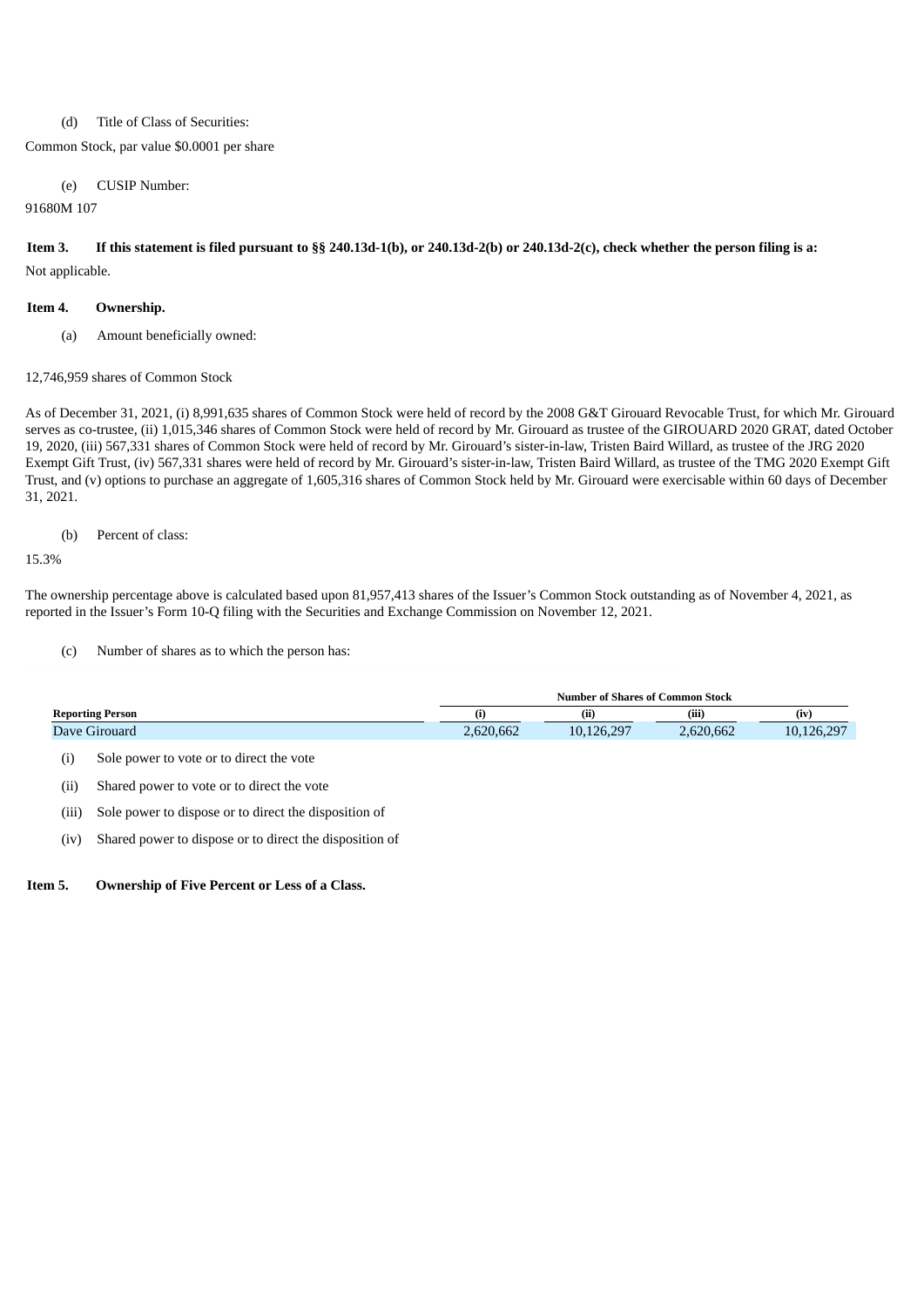If this statement is being filed to report the fact that as of the date hereof the reporting person has ceased to be the beneficial owner of more than five percent of the class of securities, check the following  $\Box$ .

#### **Item 6. Ownership of More than Five Percent on Behalf of Another Person.**

Not applicable.

#### Item 7. Identification and Classification of the Subsidiary Which Acquired the Security Being Reported on By the Parent Holding Company **or Control Person.**

Not applicable.

#### **Item 8. Identification and Classification of Members of the Group.**

Not applicable.

#### **Item 9. Notice of Dissolution of Group.**

Not applicable.

#### **Item 10. Certifications.**

Not applicable.